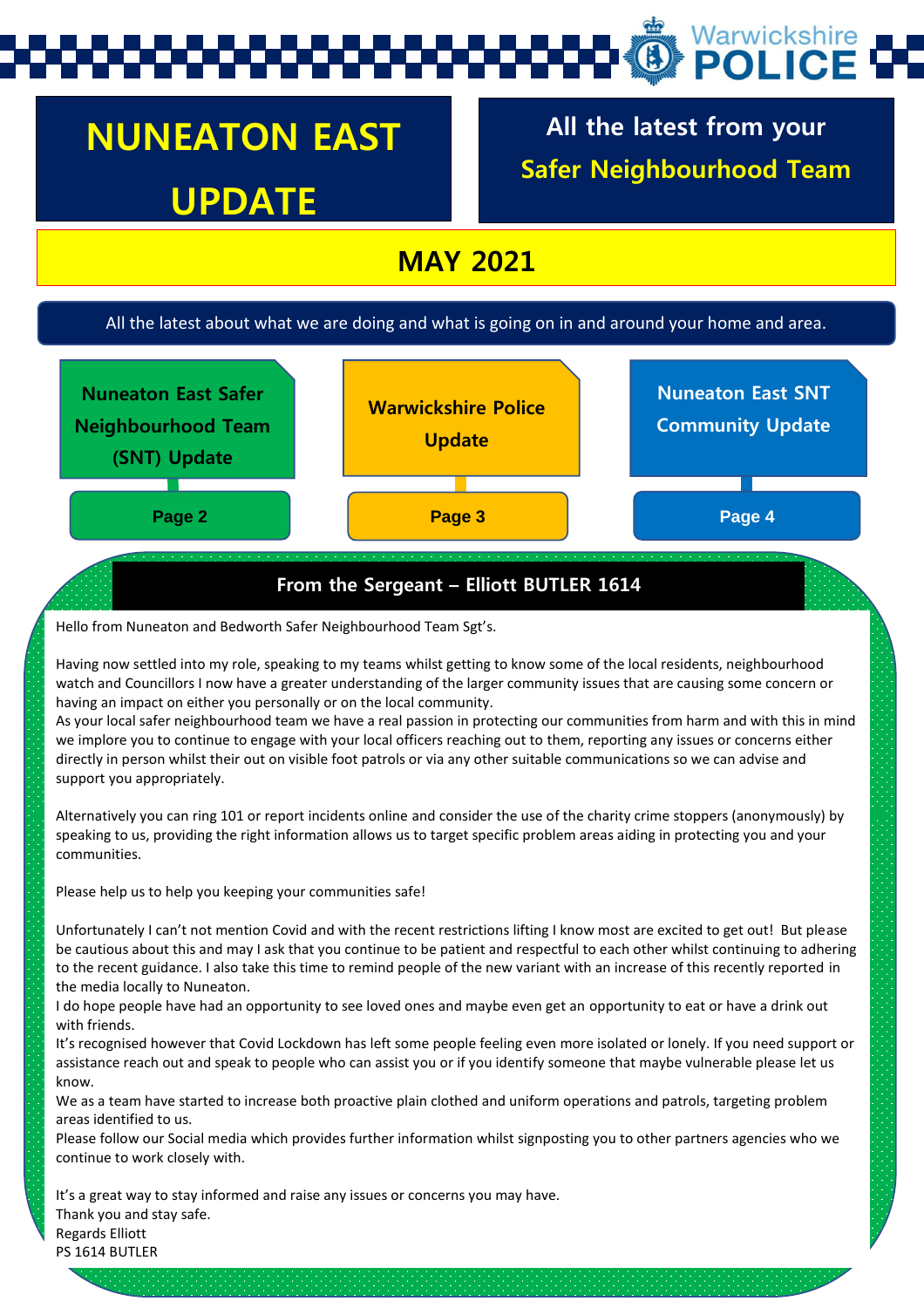Warwickshire **POLIC** 

 **Nuneaton East Safer Neighbourhood Team (SNT) Update** 

**How to keep up with Nuneaton East Safer Neighbourhood Team**  We are on Twitter: **@Nuneatoncops** We are on Facebook: **Nuneaton and Bedworth Police**

## **Speed Checks**

Nuneaton East Team have been listening to concerns in the community in regards to vehicles speeding in residential areas. We have conducted speed checks in the following areas;

> Pallet Drive **Milby Drive** Churchfields Estate

In total 78 vehicles had their speed checked and of those, 7 vehicles were found to be speeding. Warnings have been issued.

**We would like to remind road users to be aware of the speed limits on the roads they use.**





Community Speedwatch (CSW) is a national initiative where active members of local communities join together to monitor speeds of vehicles in their local area with support from the police. In Warwickshire each group uses the LTI Speed Lasers independently purchased by either the group itself or the local parish council.

Any vehicles found to be exceeding the speed limit are referred to Warwickshire Police and receive a letter with the aim of educating drivers to reduce their speeds. However, in cases where education is ignored and there is evidence of repeat or excessive offences, even across county borders, follow up action will be taken.

For more information about CSW please visit [https://www.communityspeedwatch.org](https://www.communityspeedwatch.org/) or email the team to express an interest.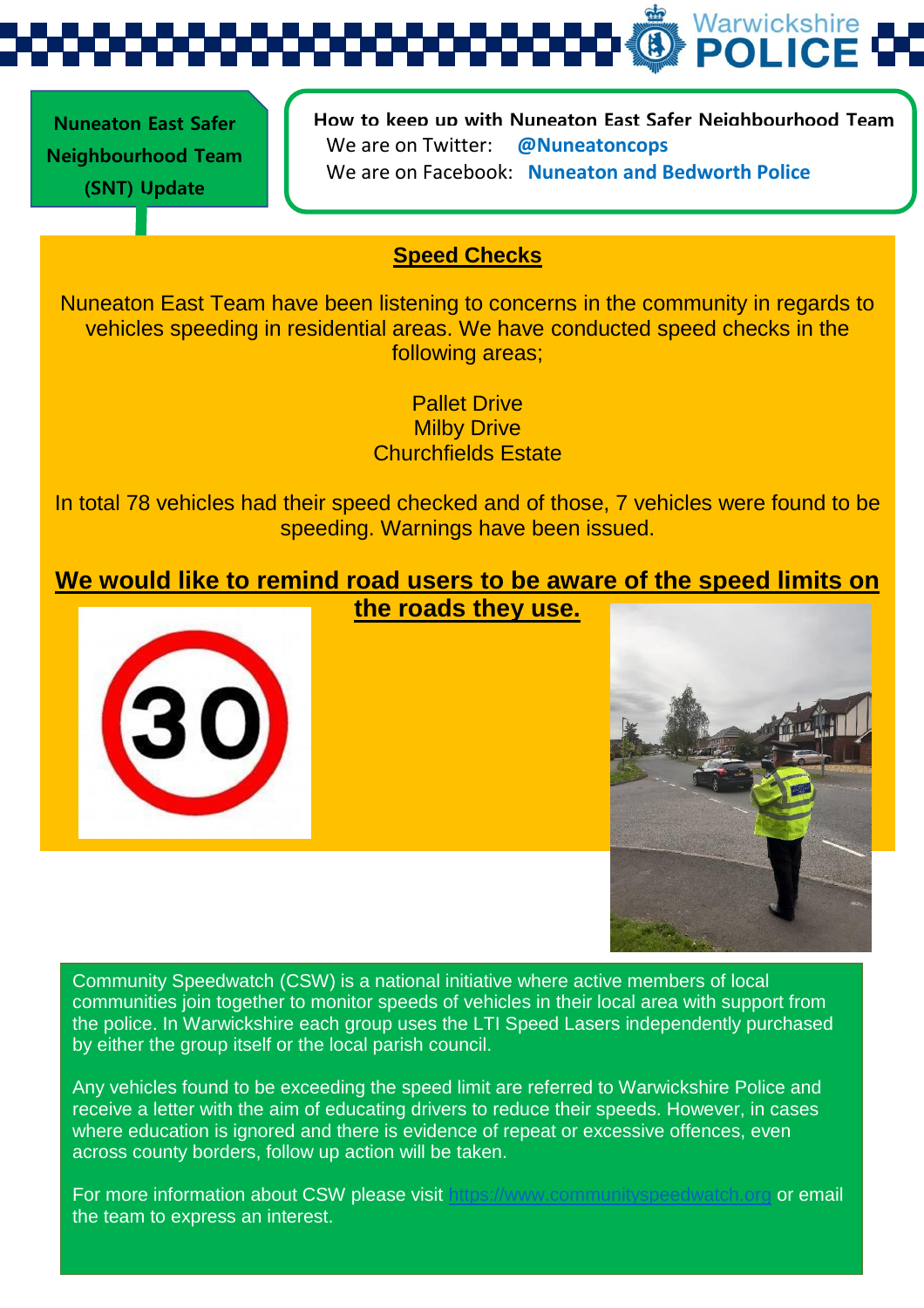



## **COVID GUIDELINES AS OF 17TH MAY 2021**

- **Rule of 6 indoors or two households.**
- **Can meet in groups of no more than 30 people outdoors.**
- **Retail and personal care can open.**
- **Organised indoor sport.**
- **Indoor hospitality opens.**
- **30 people can attend life events such as weddings and wakes**